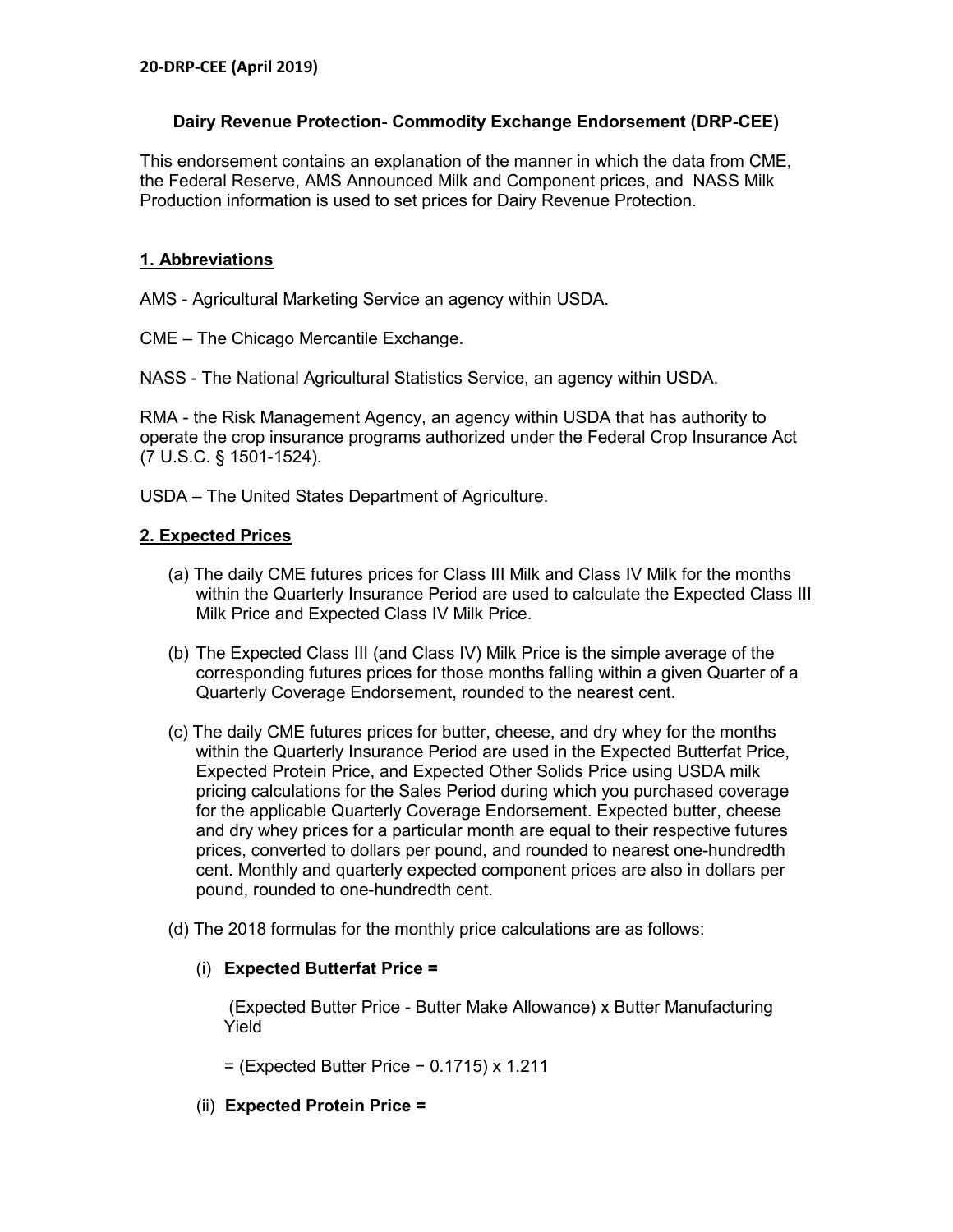((Expected Cheese Price - Cheese Make Allowance) x Cheese Manufacturing Yield Casein) + ((((Expected Cheese Price - Cheese Make Allowance) x Cheese Manufacturing Yield Butterfat) – Expected Butterfat Price x Butterfat Retention Rate) x Butterfat-to-Protein Ratio)

 $=$  ((Expected Cheese Price  $-$  0.2003) x 1.383) + ((((Expected Cheese Price  $-$ 0.2003) x 1.572) – Expected Butterfat price x 0.9) x 1.17)

#### (iii) **Expected Other Solids Price=**

(Expected Dry Whey Price - Dry Whey Make Allowance) x Dry Whey Manufacturing Yield

= (Expected Dry Whey Price − 0.1991) x 1.03

- (d) These calculations are performed for the day corresponding to the sales period for every month with a published futures price.
- (e) The final calculated three-month average Expected Butterfat Price, Expected Protein Price, and Expected Other Solids Price, as defined in the Dairy Revenue Protection Policy and above, is the simple average of the calculation results for each month within the Quarterly Insurance Period to which the Quarterly Coverage Endorsement applies.
- (f) The daily futures settlement price is used to determine expected prices for each Sales Period (day) for which Dairy Revenue Protection is offered. The futures prices will be released by RMA daily following the CME release of preliminary settlement prices by no later than 4:30 P.M. CT. or no sales will occur for that Sales Period.

#### **3. Actual Prices**

- (a) The Actual Class III Milk Price, Actual Class IV Milk Price, Actual Butterfat Price, Actual Protein Price and Actual Other Solids Price will be the simple average of their respective monthly price data collected from the AMS, Market Information Branch, *Announcement of Class and Component Prices* for the months in the Quarter applying to the Quarterly Coverage Endorsement; unless the formulas used in the current version of the *Marketing Order Statistics Price Formulas*  report, found at (https://www.ams.usda.gov/resources/price-formulas, change after the Sales Period.
- (b) If report formulas change, actual prices will be recalculated by us according to the associated AMS actual prices formulas that were in effect for the Sales Period during which you purchased coverage for the applicable Quarterly Coverage Endorsement.
- (c) The factors for Butter Manufacturing Yield, Nonfat Dry Milk Manufacturing Yield, Dry Whey Manufacturing Yield, Cheese Manufacturing Yield Casein, Cheese Manufacturing Yield Butterfat, Butterfat Retention Rate, Butterfat To Protein Ratio, Butter Make Allowance, Nonfat Dry Milk Make Allowance, Dry Whey Make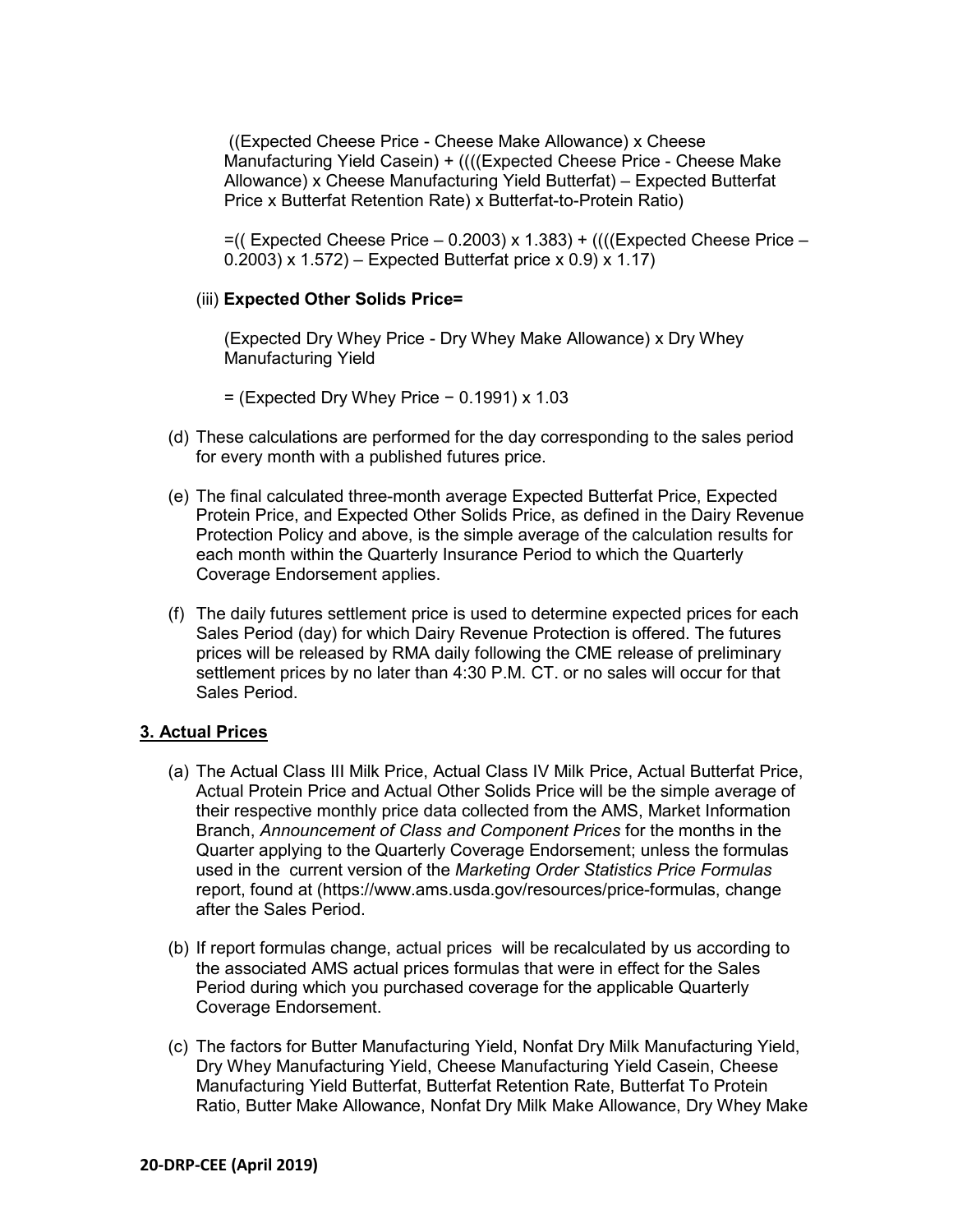Allowance, and Cheese Make Allowance are published in the *Marketing Order Statistics Price Formulas* report.

- (d) These components' current values, are defined below in the formulas.
- (e) These factors change infrequently, but in the event they are changed, all policies currently in force will be recalculated based on the factor values on the day for the Sales Period during which you purchased coverage for the applicable Quarterly Coverage Endorsement.
- (f) The Actual Class III and Actual Class IV monthly price calculation formulas for each month are below, using the current formulas:

### (i) **Actual Butterfat Price =**

(Butter Price - Butter Make Allowance ) x Butter Manufacturing Yield  $=$  (Butter Price  $-$  0.1715) x 1.211

## (ii) **Actual Protein Price =**

= ((Cheese Price - Cheese Make Allowance) x Cheese Manufacturing Yield Casein+ ((((Cheese Price - Cheese Make Allowance) x Cheese Manufacturing Yield Butterfat)) - Butterfat Price x Butterfat Retention Rate) x Butterfat-to-Protein Ratio

=((Cheese Price – 0.2003) x 1.383) + ((((Cheese Price – 0.2003) x 1.572) – Butterfat Price x 0.9) x 1.17)

### (iii) **Actual Other Solids Price =**

(Dry Whey Price - Dry Whey Make Allowance) x Dry Whey Manufacturing Yield  $=$  (Dry Whey Price  $-$  0.1991) x 1.03

- (g) These calculations are performed for every month applying to the Quarter of the Quarterly Coverage Endorsement.
- (h) The final calculated three-month average Actual Class III and Actual Class IV prices, as defined in the Dairy Revenue Protection Policy and above, will be the simple average of the calculation results for each month within the Quarterly Insurance Period to which the Quarterly Coverage Endorsement applies.

### (i) **Actual Class III Milk Price =**

(Class III Skim Milk Price x 0.965) + (Actual Butterfat Price x 3.5)

Class III Skim Milk Price = (Actual Protein Price x 3.1) + (Actual Other Solids Price x 5.9)

### (ii) **Actual Class IV Milk Price =**

(Class IV Skim Milk Price x 0.965) + (Butterfat Price x 3.5)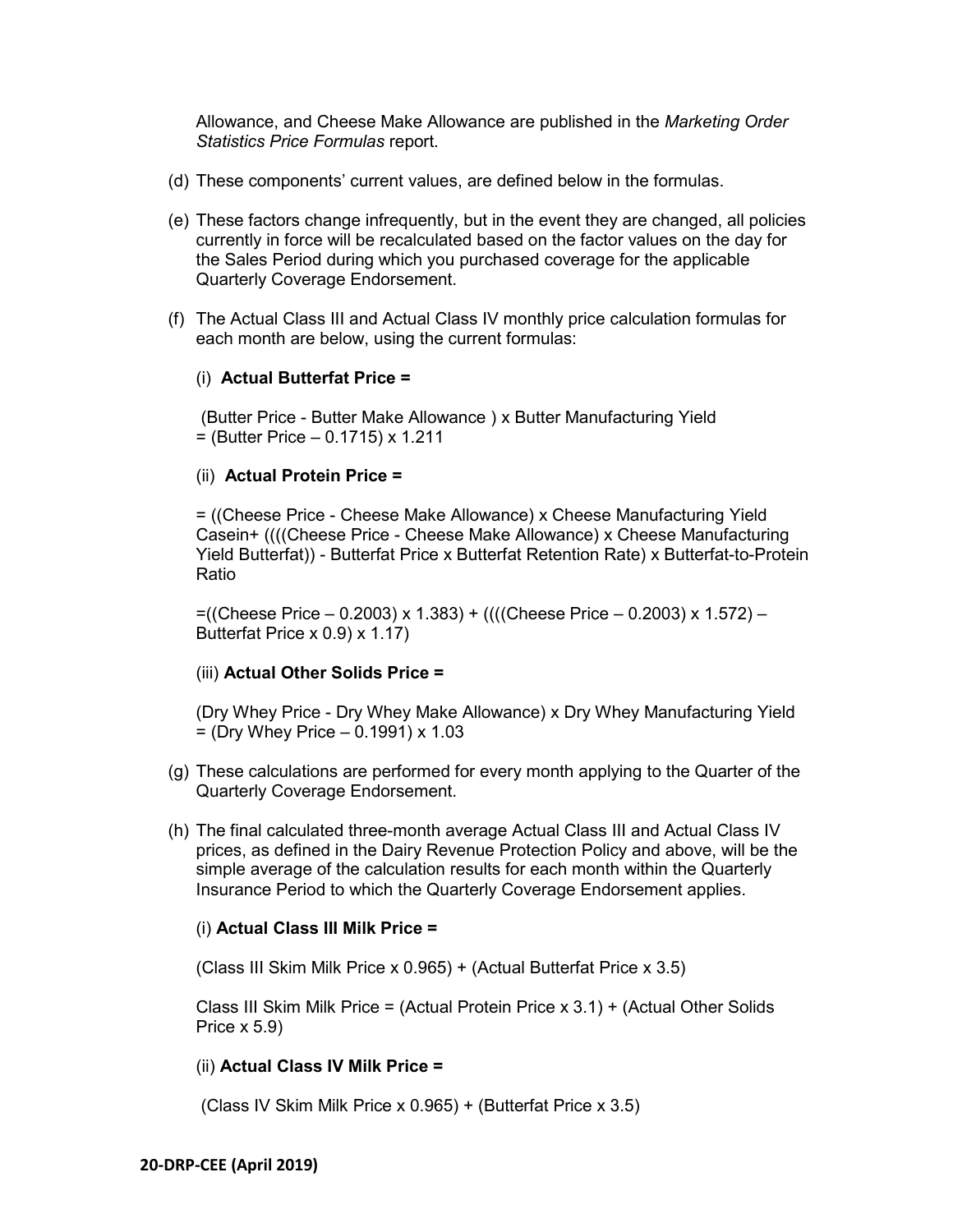Class IV Skim Milk Price = Nonfat Solids Price x 9

Nonfat Solids Price = (Nonfat Dry Milk Price – Nonfat Dry Milk Make Allowance) x Nonfat Dry Milk Manufacturing Yield  $=$  (Nonfat Dry Milk Price  $-$  0.1678) x 0.99

Butterfat Price = (Butter Price - Butter Make Allowance ) x Butter Manufacturing Yield = (Butter Price – 0.1715) x 1.211

## **4. Futures Options Prices and Volatilities**

- (a) CME dairy related futures-options are used to infer implied volatilities to calibrate premium rates.
- (b) Interest rates from the Federal Reserve H.15 publication are used to establish the implied volatilities.

# **5. Actual and Expected Milk Production per Cow**

- (a) The Actual Milk Production per Cow for each base state is calculated as the ratio of quarterly milk production to quarterly milk cows as published in the NASS *Milk Production* report for the Insurance Period.
- (b) Unless otherwise specified, your Actual Milk Production per Cow in your Pooled Production Region will be equal to the Actual Milk Production per Cow as shown in the RMA-published Actuarial Documents in your State.
- (c) For States grouped into a Pooled Production Region, the sum of the values for the states in the pool is used in those respective grouped States calculations.
- (d) Expected Milk Production per Cow for each Pooled Production Region is determined by RMA and published quarterly, by state, in the Dairy Revenue Protection Actuarial Documents.

## **6. Pooled Production Regions**

- (a) The NASS-ranked top 23 milk production states will use the NASS-published production and milk yields for the state.
- (b) In the table below, these are identified by the word "State" in the Region Group column.
- (c) States not in the NASS-ranked top 23 milk producing states are pooled into regions for the purposes of determining state level production and milk yields.
- (d) The following table lists each state and whether or not a state is pooled with other states in a production region.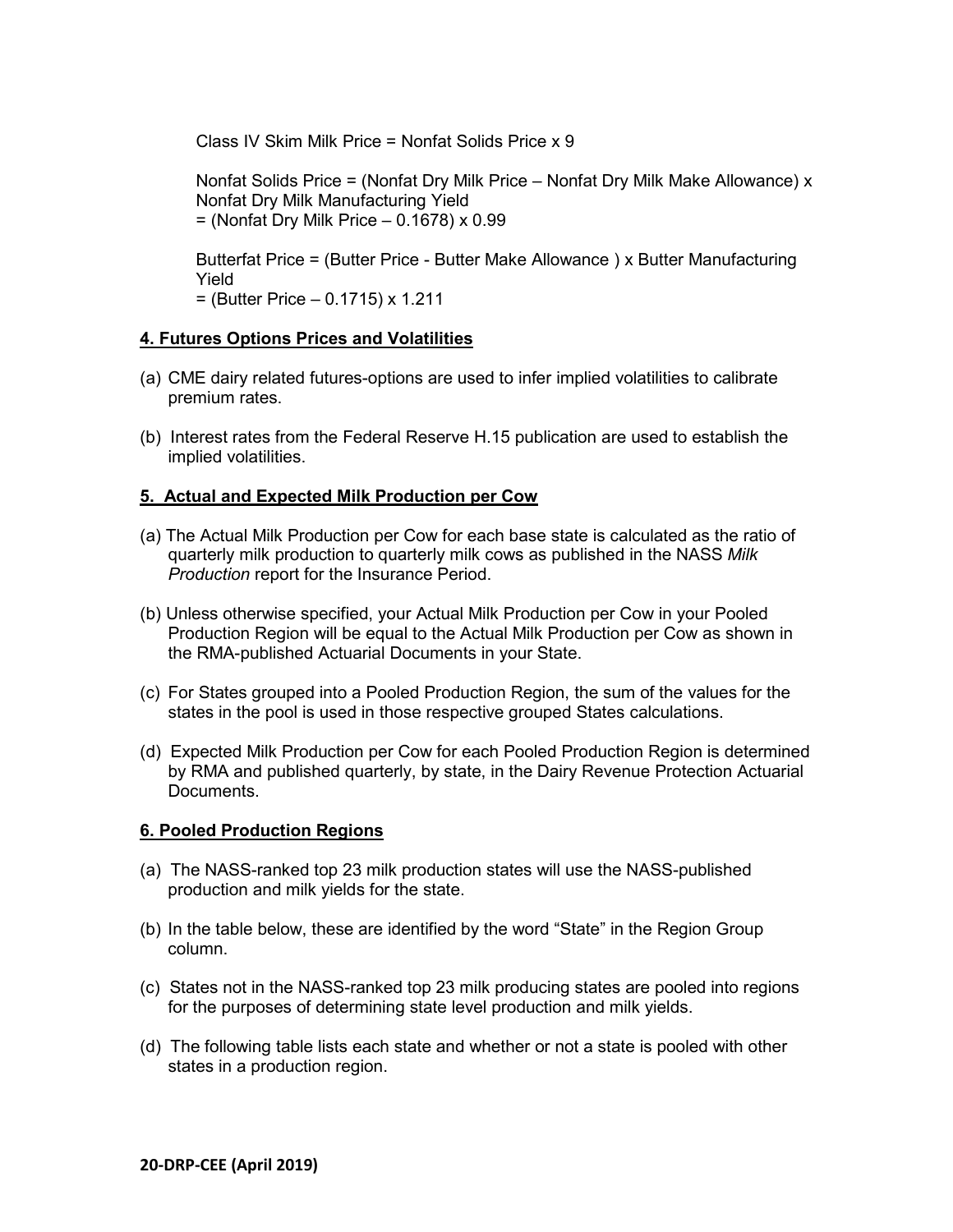| <b>State</b>          | <b>Region Group</b> | <b>Pooled Region</b>   | Pooled Region # |
|-----------------------|---------------------|------------------------|-----------------|
| Alabama               | Group               | Southeast              | 3               |
| Alaska                | Group               | Pacific                | 8               |
| Arizona               | <b>State</b>        | Mountain               | $\overline{5}$  |
| Arkansas              | Group               | Southeast              | 3               |
| California            | <b>State</b>        | Pacific                | $\overline{8}$  |
| Colorado              | <b>State</b>        | Mountain               | 5               |
| Connecticut           | Group               | Northeast              | $\overline{6}$  |
| Delaware              | Group               | Northeast              | 6               |
| Florida               | <b>State</b>        | Southeast              | $\overline{3}$  |
| Georgia               | Group               | Southeast              | 3               |
| Hawaii                | Group               | Pacific                | $\overline{8}$  |
| Idaho                 | <b>State</b>        | Mountain               | 5               |
| <b>Illinois</b>       | <b>State</b>        | Corn Belt              | $\overline{2}$  |
| Indiana               | <b>State</b>        | Corn Belt              | $\overline{2}$  |
| lowa                  | <b>State</b>        | Corn Belt              | $\overline{2}$  |
| Kansas                | <b>State</b>        | <b>Northern Plains</b> | $\overline{7}$  |
| Kentucky              | Group               | Appalachian            | 1               |
| Louisiana             | Group               | Southeast              | $\overline{3}$  |
| Maine                 | Group               | Northeast              | 6               |
| Maryland              | Group               | Northeast              | 6               |
| Massachusetts         | Group               | Northeast              | 6               |
| Michigan              | <b>State</b>        | <b>Lake States</b>     | $\overline{4}$  |
| Minnesota             | <b>State</b>        | <b>Lake States</b>     | $\overline{4}$  |
| Mississippi           | Group               | Southeast              | $\overline{3}$  |
| Missouri              | Group               | Corn Belt              | $\overline{2}$  |
| Montana               | Group               | Mountain               | $\overline{5}$  |
| Nebraska              | Group               | <b>Northern Plains</b> | $\overline{7}$  |
| Nevada                | Group               | Mountain               | $\overline{5}$  |
| New Hampshire         | Group               | Northeast              | 6               |
| New Jersey            | Group               | Northeast              | 6               |
| New Mexico            | <b>State</b>        | Mountain               | 5               |
| New York              | <b>State</b>        | Northeast              | 6               |
| <b>North Carolina</b> | Group               | Appalachian            | $\overline{1}$  |
| North Dakota          | Group               | <b>Northern Plains</b> | 7               |
| Ohio                  | <b>State</b>        | Corn Belt              | $\overline{2}$  |
| Oklahoma              | Group               | Southern Plains        | 9               |
| Oregon                | State               | Pacific                | 8               |
| Pennsylvania          | <b>State</b>        | Northeast              | 6               |
| Rhode Island          | Group               | Northeast              | 6               |
| South Carolina        | Group               | Southeast              | 3               |
| South Dakota          | <b>State</b>        | <b>Northern Plains</b> | $\overline{7}$  |
| <b>Tennessee</b>      | Group               | Appalachian            | $\mathbf 1$     |
| Texas                 | <b>State</b>        | <b>Southern Plains</b> | $\overline{9}$  |
| Utah                  | <b>State</b>        | Mountain               | 5               |
| Vermont               | <b>State</b>        | Northeast              | 6               |
| Virginia              | <b>State</b>        | Appalachian            | 1               |